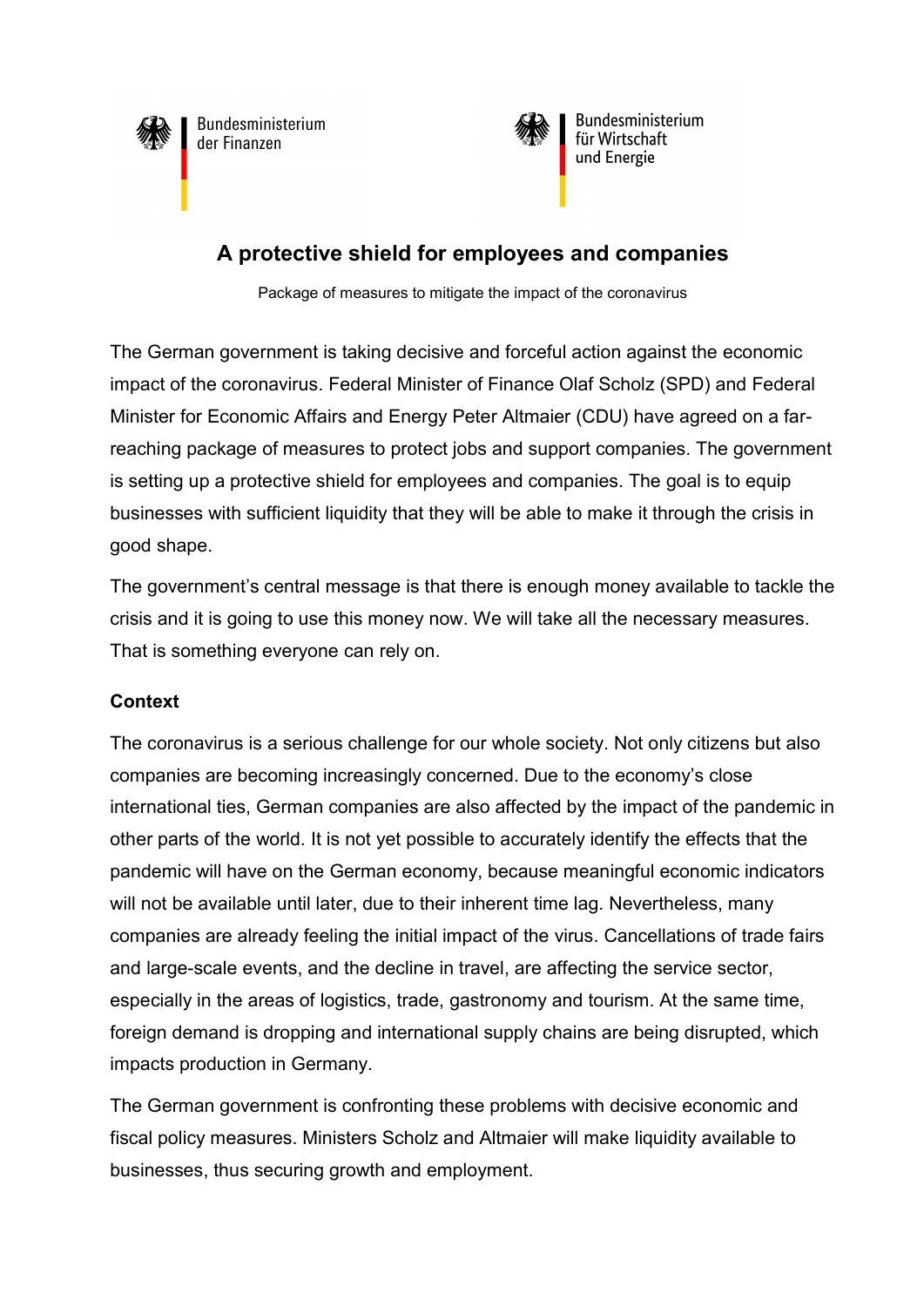The conditions are in place to swiftly stabilise the German economy. Targeted, fastacting measures will immediately be taken to counter the economic impact of the coronavirus, in order to bring the economy back onto a growth path as quickly as possible. This is happening in close coordination with the German Länder and with our European and international partners.

The Federal Ministry of Health has already been swiftly provided with around €1 billion to fight the coronavirus, including for the procurement of protective equipment such as face masks and protective suits, support for the WHO in the international fight against the coronavirus, and the provision of additional funds for the Robert Koch Institute, Germany's leading public health institution. In addition, the Federal Ministry of Education and Research has received €145 million to develop a vaccine and for treatment-related measures.

# A protective shield for employees and companies

The government is creating a protective shield for employees and companies who are affected by the impact of the coronavirus. It consists of four pillars:

## 1. Making reduced hours compensation benefit (Kurzarbeitergeld) more flexible

Germany has a strong social security system. The automatic stabilisers that are part of this system support the economy. The German government will ensure that these stabilisers take full effect. Uncertainly and short-term disruptions to trade flows cannot be allowed to cause people to lose their jobs. In this respect, the government can take advantage of tried-and-tested tools. By the beginning of April, the rules on reduced hours compensation benefit will be adapted to suit current needs. As part of this, eligibility requirements will be loosened:

- Reduction of the minimum ratio of the employees in a company affected by shorter working hours to 10%
- Partial or complete waiver of the need to build up a negative balance in working hours
- Reduced hours compensation benefit will also be available to temporary/agency workers
- Complete reimbursement of social security contributions by the Federal Labour **Office**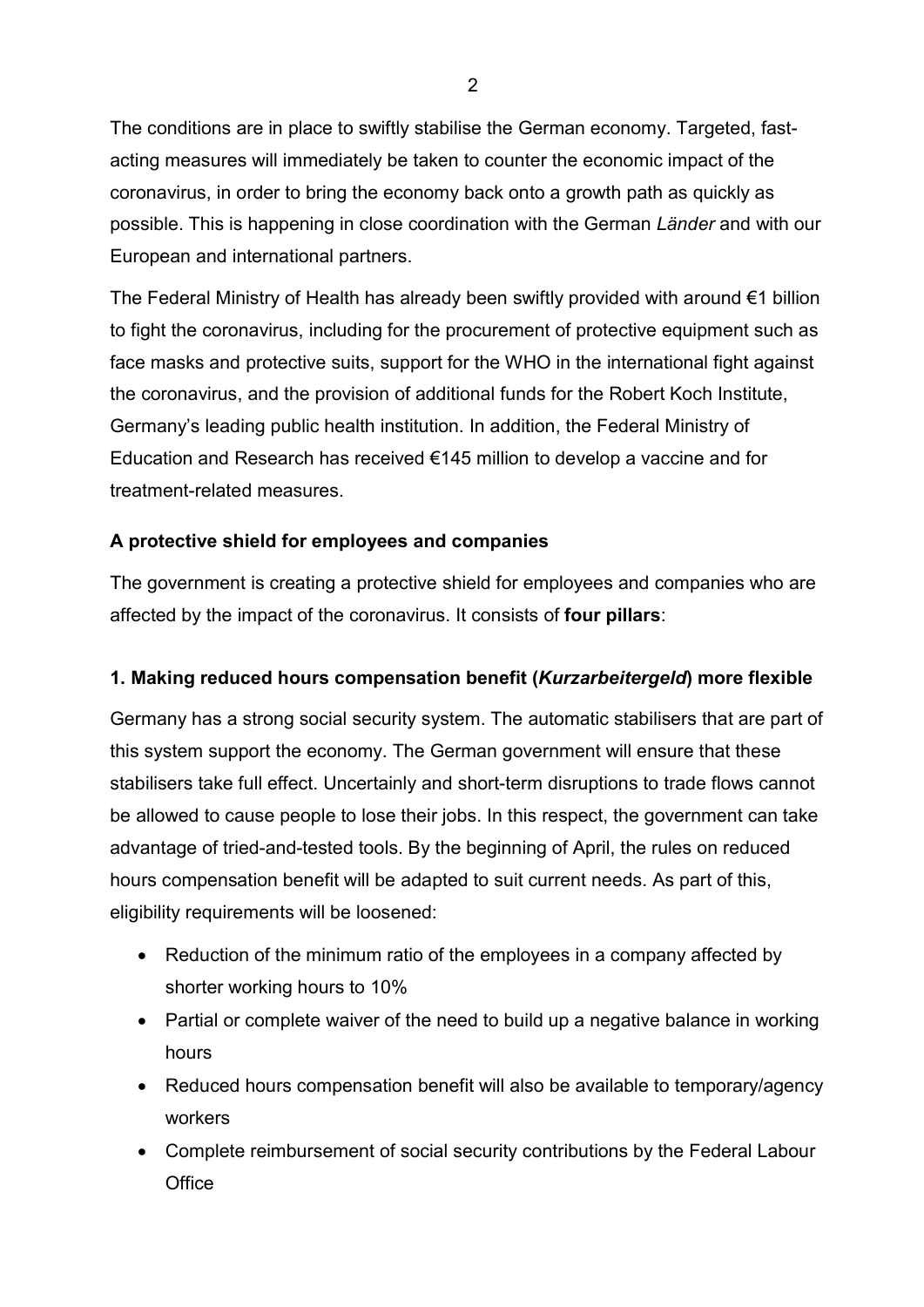#### 2. Tax-related liquidity assistance for businesses

In order to improve companies' liquidity situation, the options for deferring tax payments and reducing prepayments will be enhanced, and enforcement rules will be adapted. Overall, businesses will be able to defer billions of euros in tax payments. The Federal Ministry of Finance has already initiated the necessary coordination process with the Länder. The measures are described in detail below:

- a. It will be easier to grant tax deferrals. Revenue authorities will be able to defer taxes if their collection would lead to significant hardship. The revenue authorities will be instructed to not impose strict conditions in this respect. This will support taxpayers' liquidity, because the timing of tax payments will be delayed.
- b. It will be easier to adapt tax prepayments. As soon as it becomes clear that a taxpayer's income in the current year is expected to be lower than in the previous year, tax prepayments will be reduced in a swift and straightforward manner. This will improve the liquidity situation.
- c. Enforcement measures (e.g. attachment of bank accounts) and late-payment penalties will be waived until 31 December 2020 if the debtor of a pending tax payment is directly affected by the coronavirus.

With regard to taxes that are administered by the customs administration (e.g. energy duty and aviation tax), the Central Customs Authority (Generalzolldirektion) has been instructed to make appropriate concessions to taxpayers. The same applies to the Federal Central Tax Office (Bundeszentralamt für Steuern), which will proceed accordingly with regard to insurance tax and value added tax, which fall within its remit.

## 3. A protective shield worth billions for businesses

Many businesses are currently suffering from declines in turnover that are not their fault, either because of disruptions to supply chains or significant drops in demand in many sectors of the German economy. At the same time, operating costs often cannot be reduced, or can be reduced only slowly. This can lead to a situation where healthy companies land in financial difficulties through no fault of their own, particularly with regard to their liquidity. The German government will protect businesses with new measures to provide liquidity, the volume of which is unlimited. Due to the high degree of uncertainty in the current situation, the government has very deliberately decided to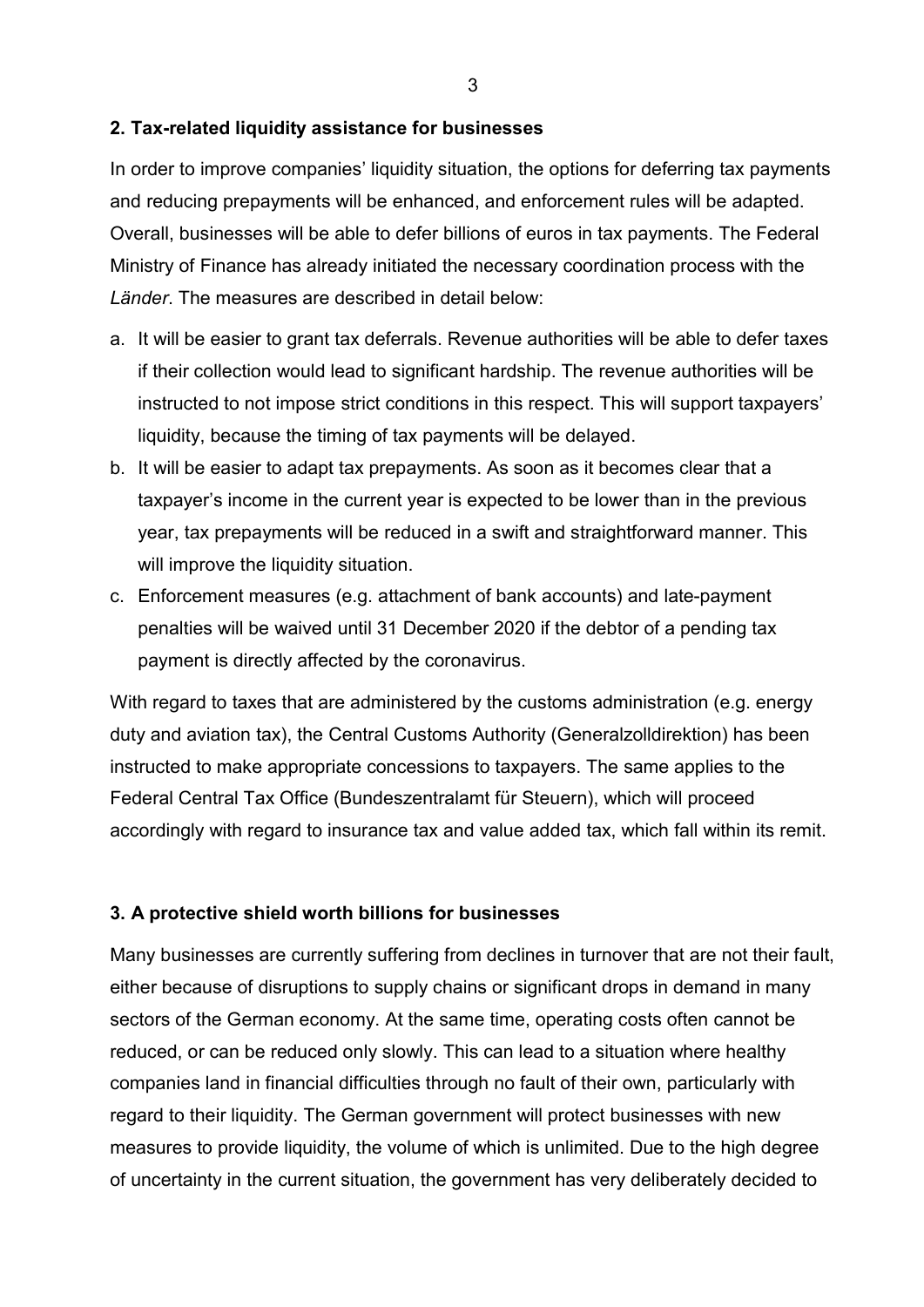not set any limits on the volume of these measures. This is a very significant decision which is supported by the entire federal government.

In a first step, existing liquidity assistance programmes will be expanded to make it easier for companies to access cheap loans. This can mobilise a large volume of liquidity-enhancing loans from commercial banks. To this end, our established instruments complementing loans offered by private banks will be extended and made available to a greater number of companies:

- Conditions for the KfW-Unternehmerkredit (business loan for existing companies) and the ERP-Gründerkredit-Universell (start-up loan for companies that are less than 5 years old) will be loosened by raising the level of risk assumptions (indemnity) for operating loans and extending these instruments to large enterprises with a turnover of up to €2 billion (previously, the limit was €500 million). Higher risk assumptions of up to 80% for operating loans of up to €200 million will increase banks' willingness to extend credit.
- In the case of the "KfW Loan for Growth", the programme aimed at larger companies, the current turnover threshold of  $\epsilon$ 2 billion will be raised to  $\epsilon$ 5 billion. In future, these loans will take the form of syndicated loans and will not be restricted to projects in one particular field (in the past, only innovation and digitalisation projects were eligible). Risk assumption will be increased to up to 70% (from 50%). This will improve larger companies' access to syndicated loans.
- For companies with a turnover of more than €5 billion, support will continue to be provided on a case-by-case basis.

For guarantee banks (Bürgschaftsbanken), the guarantee limit will be doubled, to €2.5 million. The Federation will increase its risk share in guarantee banks by 10% to make it easier to shoulder risks, which are difficult to assess in times of crisis. The upper limit of 35% of operating resources in guarantee banks' total exposure will be increased to 50%. To accelerate liquidity provision, the Federation is giving guarantee banks the freedom to make guarantee decisions up to €250,000 independently and within a period of three days.

The large guarantee programme (parallel guarantees from the Federation and the Länder), which was previously limited to companies in structurally weak regions, will be opened up to companies in other regions, as well. In this programme, the Federation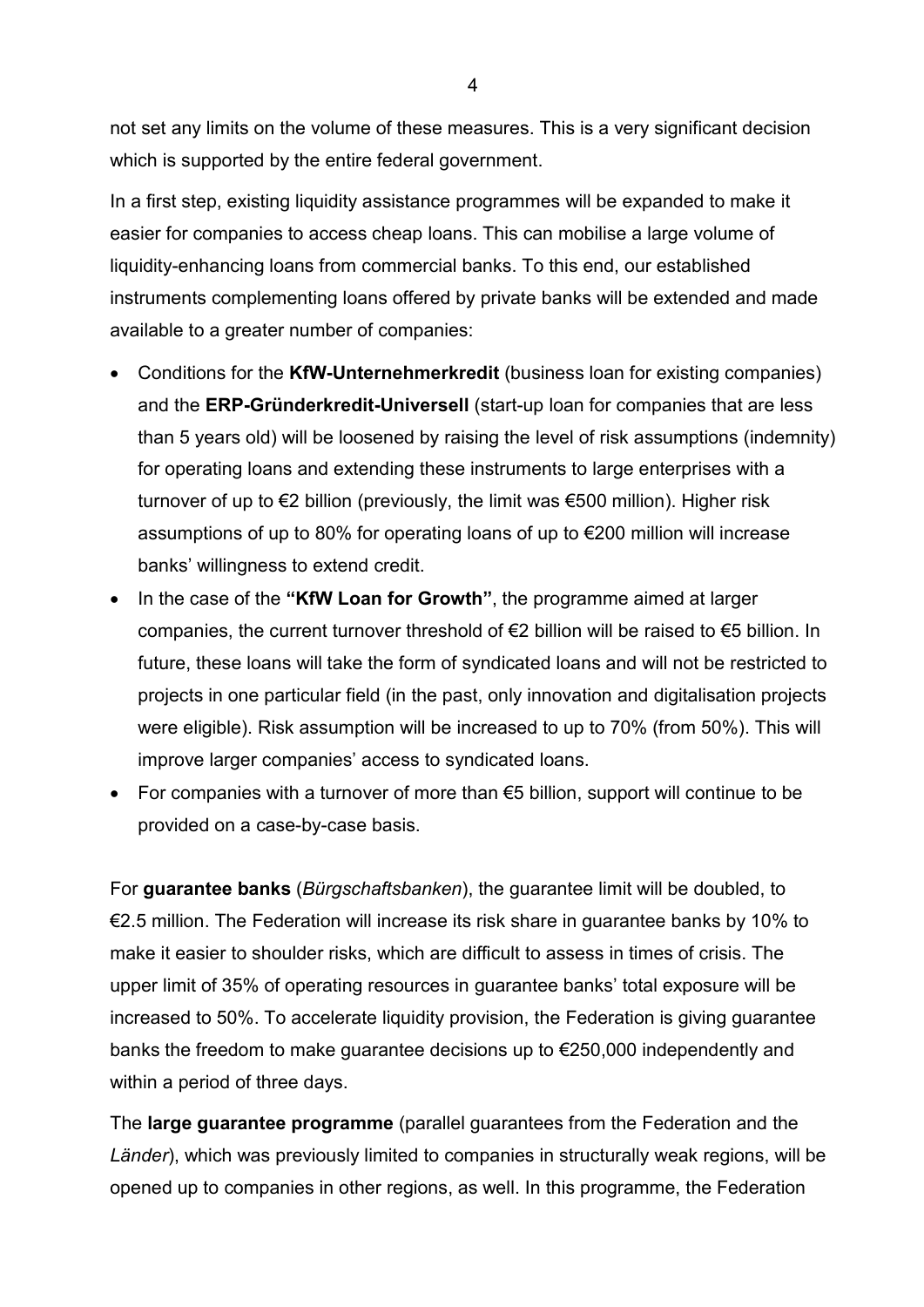covers operating loans and investments with a surety requirement upwards of €50 million and a guarantee rate of up to 80%.

We are in close contact with the Länder development banks and the guarantee banks.

These measures are covered by existing state aid rules.

For companies that have temporarily got into serious financial difficulties because of the crisis and therefore do not have easy access to existing support programmes, we will launch additional special KfW programmes. This will be achieved by increasing the KfW's risk tolerance in a way that is appropriate given the crisis. Risk assumptions for investment funds (indemnity) will be improved significantly and will total up to 80% in the case of operating resources and up to 90% in the case of investments. In addition, consortium structures will be offered for these companies.

These special programmes are now being submitted to the European Commission for approval. The Commission President has already indicated that, in light of the coronavirus crisis, she will ensure that state aid rules are applied in a flexible way. The EU and Eurogroup finance ministers will advocate the necessary flexibility on the part of the European Commission.

The German government will put the KfW in a position to fund these programmes by making the necessary guarantee volumes available. This is not a problem, because the federal budget includes a guarantee framework of approximately €460 billion. If necessary, this can be increased by up to €93 billion at short notice.

With its export credit guarantees (known as Hermes covers), the Federation offers companies flexible, effective and comprehensive support that is sufficient for managing serious situations comparable to the years following the 2009 financial crisis. These instruments proved their worth at the time, and the funds available in the 2020 budget are sufficient for a similar increase in the funding volume. This is supported by a wellequipped KfW programme for the refinancing of export business. If there is a need for additional export cover and refinancing, the authorised amount can be increased very quickly.

## 4. Strengthening European cohesion

At the European level, German Finance Minister Olaf Scholz and German Economic Affairs Minister Peter Altmaier are advocating coordinated and decisive action.

5